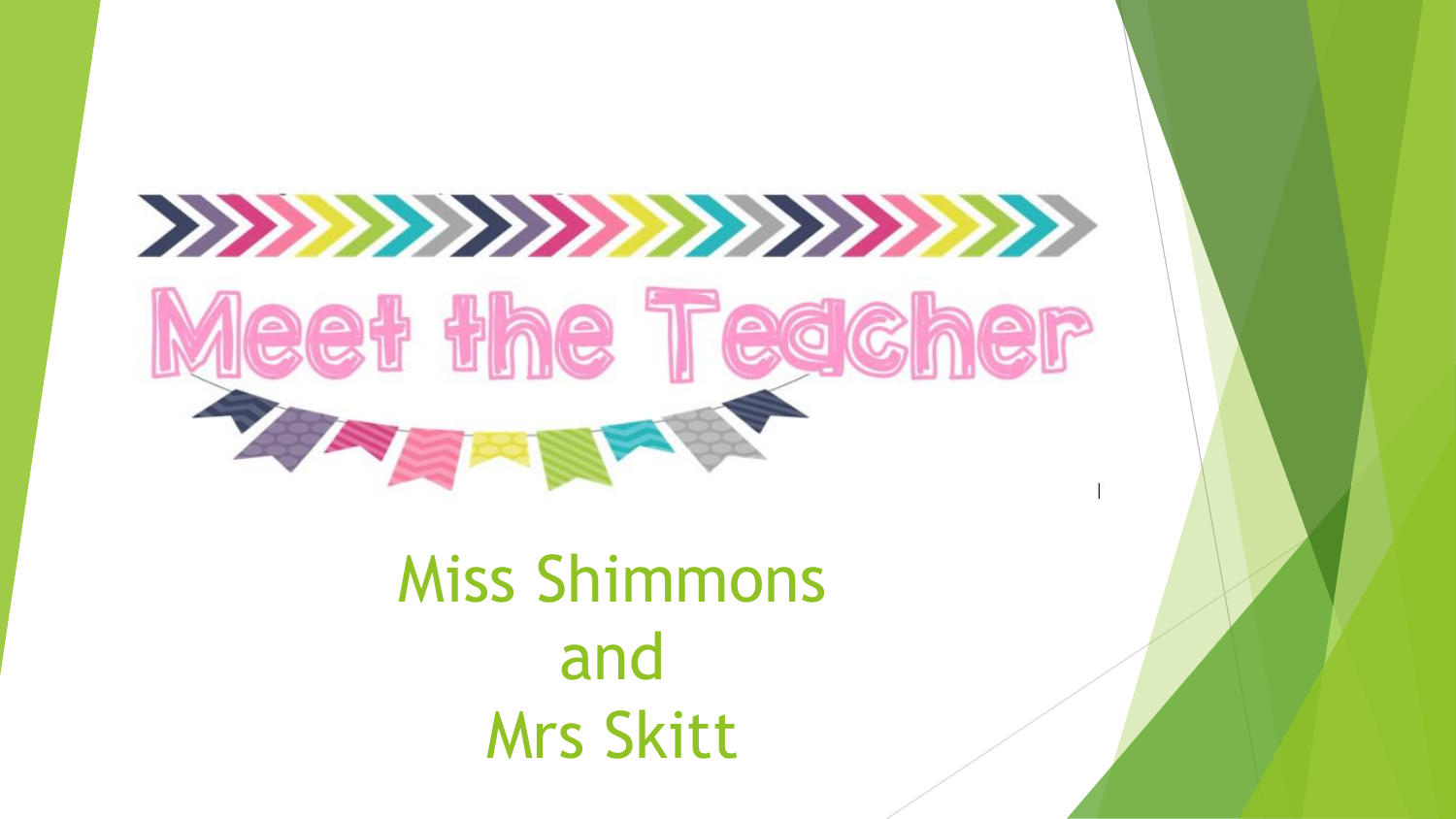

Welcome to The Early Years Foundation Stage at St. John's Catholic Primary School.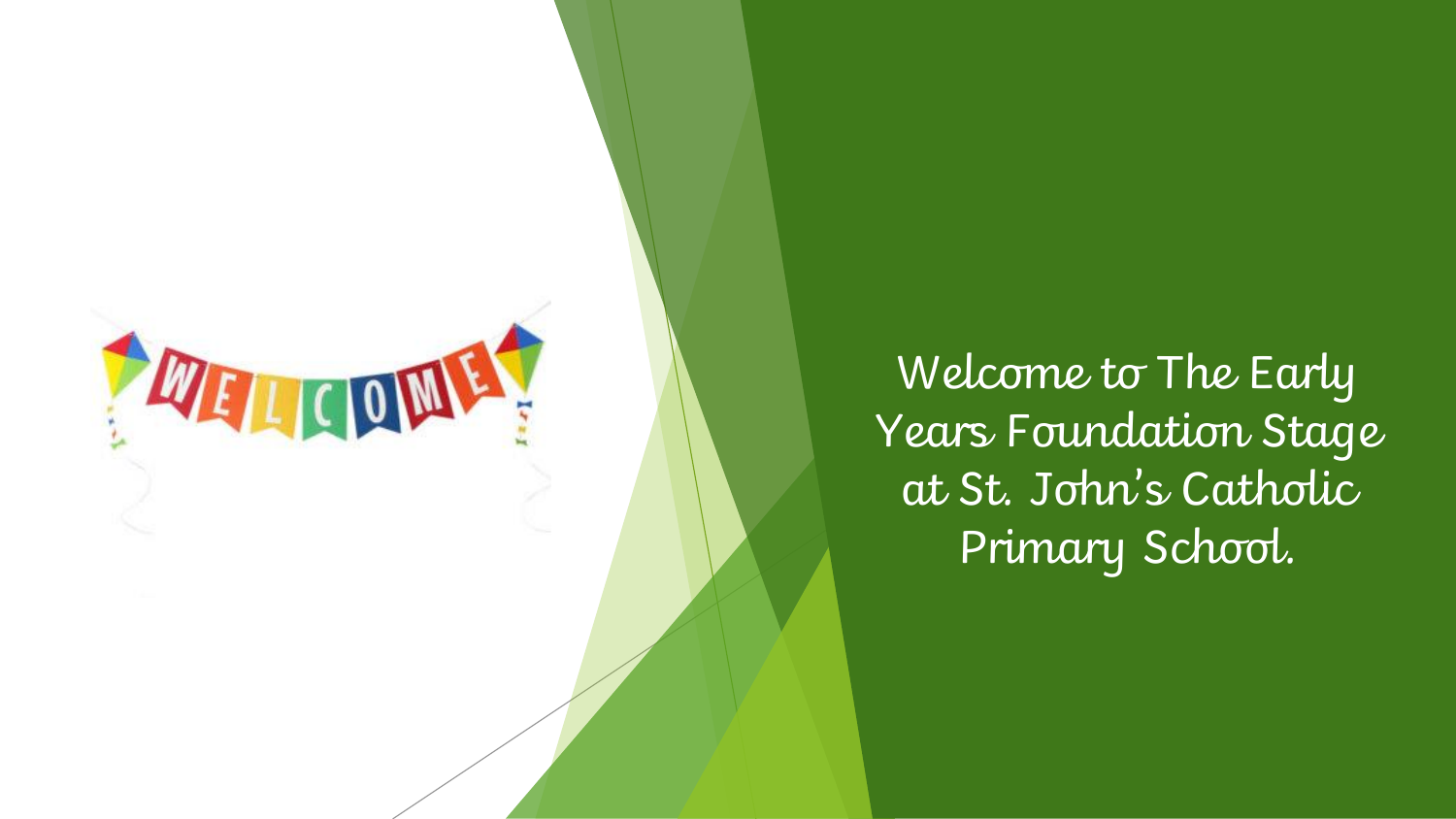## Who's who?

 Mrs Buzzing – Head teacher/Safeguarding Miss Derwas – Deputy Head and KS1 Lead Miss Shimmons – EYFS Teacher Mrs Skitt– EYFS Teaching Assistant **Mrs Rix - SENDCO**  Chair of Governors – Mr Beards PTA - Sarah Mackay and Katy Ryan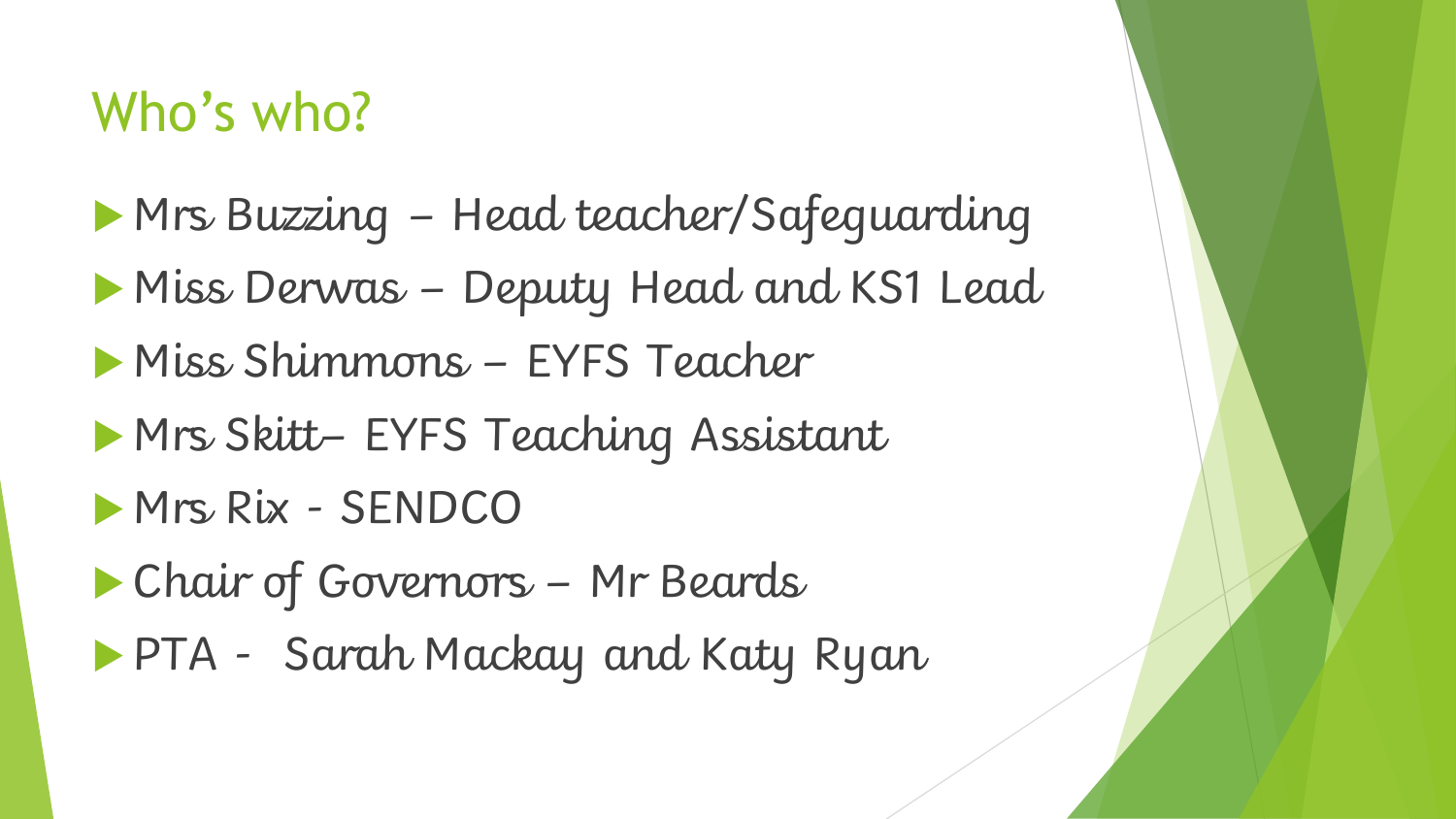## What is the Early Years Foundation Stage? (EYFS)

**The Early Years Foundation Stage** covers the first stage of a child's care from birth to five years old. It sets the standards to ensure that all children learn and develop, as well as keeping them healthy and safe.

All schools and Ofsted registered early years providers in England must follow the EYFS.

Also included in the EYFS are the **seven Areas of Learning**. They are:

- **Communication and Language**
- **Personal, Social and Emotional Development**
- **Physical Development**
- **Literacy**
- **Mathematics**
- **Understanding the World**
- **Expressive Arts and Design**

At the end of the EYFS, there are **17 Early Learning Goals**  that children are expected to achieve.

And, as we are a Catholic School, the Religious Education programme 'The Way, The Truth and The Life'.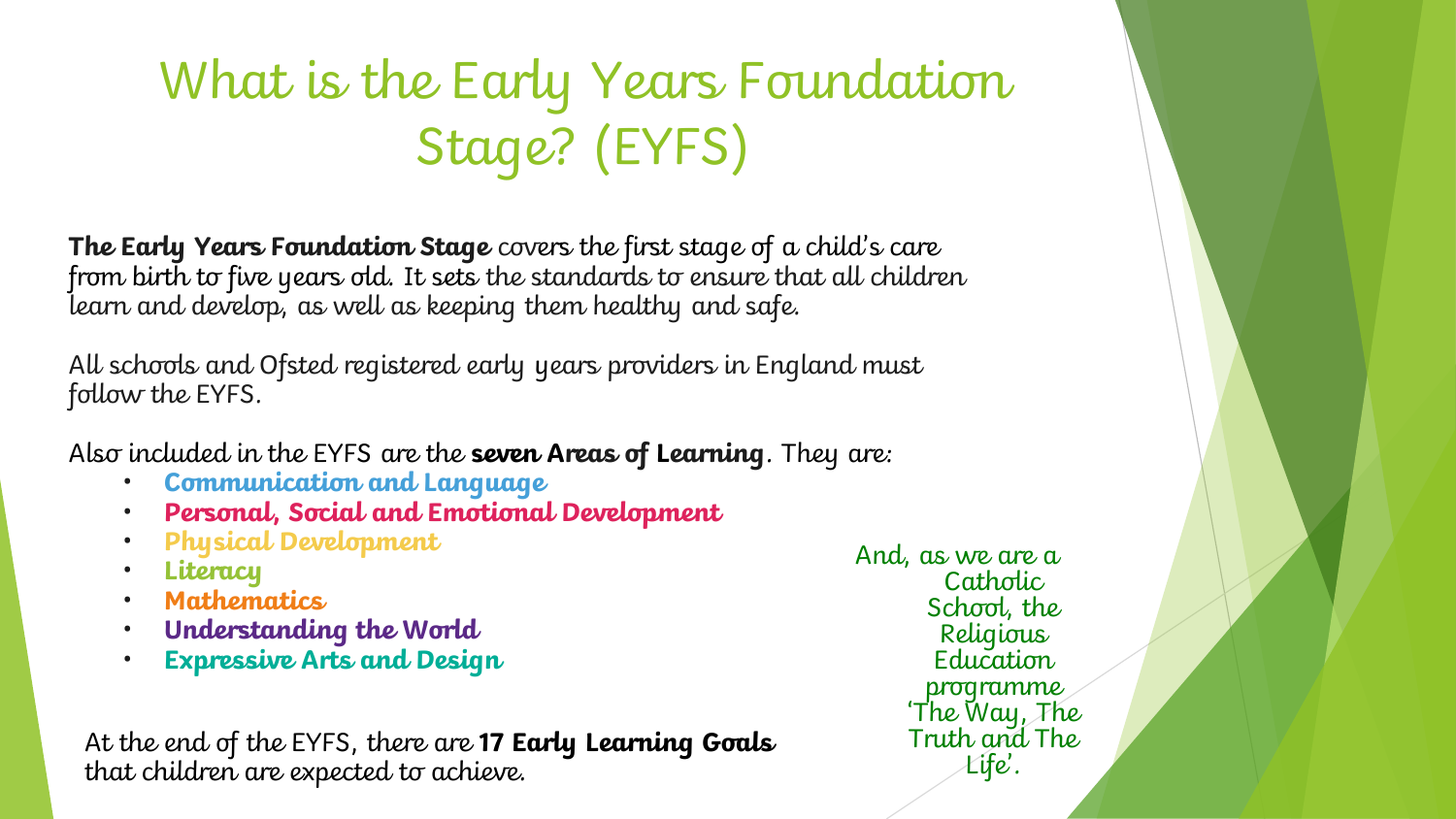#### New Curriculum

- The previous school year, we were an Early Adopter school for the new curriculum which is statutory in September 2021. This has allowed us to prepare and understand the new curriculum before becoming statutory.
- The key differences are:
	- Reduced the amount of unneeded written recordings and assessment of children by staff.
	- There is more of an emphasis on the importance of developing communication and language skills.
	- There is a focus on how reading stories is important to help children develop in all of Areas of Learning.
	- There is a focus on encouraging healthy choices overall and an understanding of oral health.
- There have also been changes to a document called '**Development Matters**'. This document is not compulsory, but it is a document we use.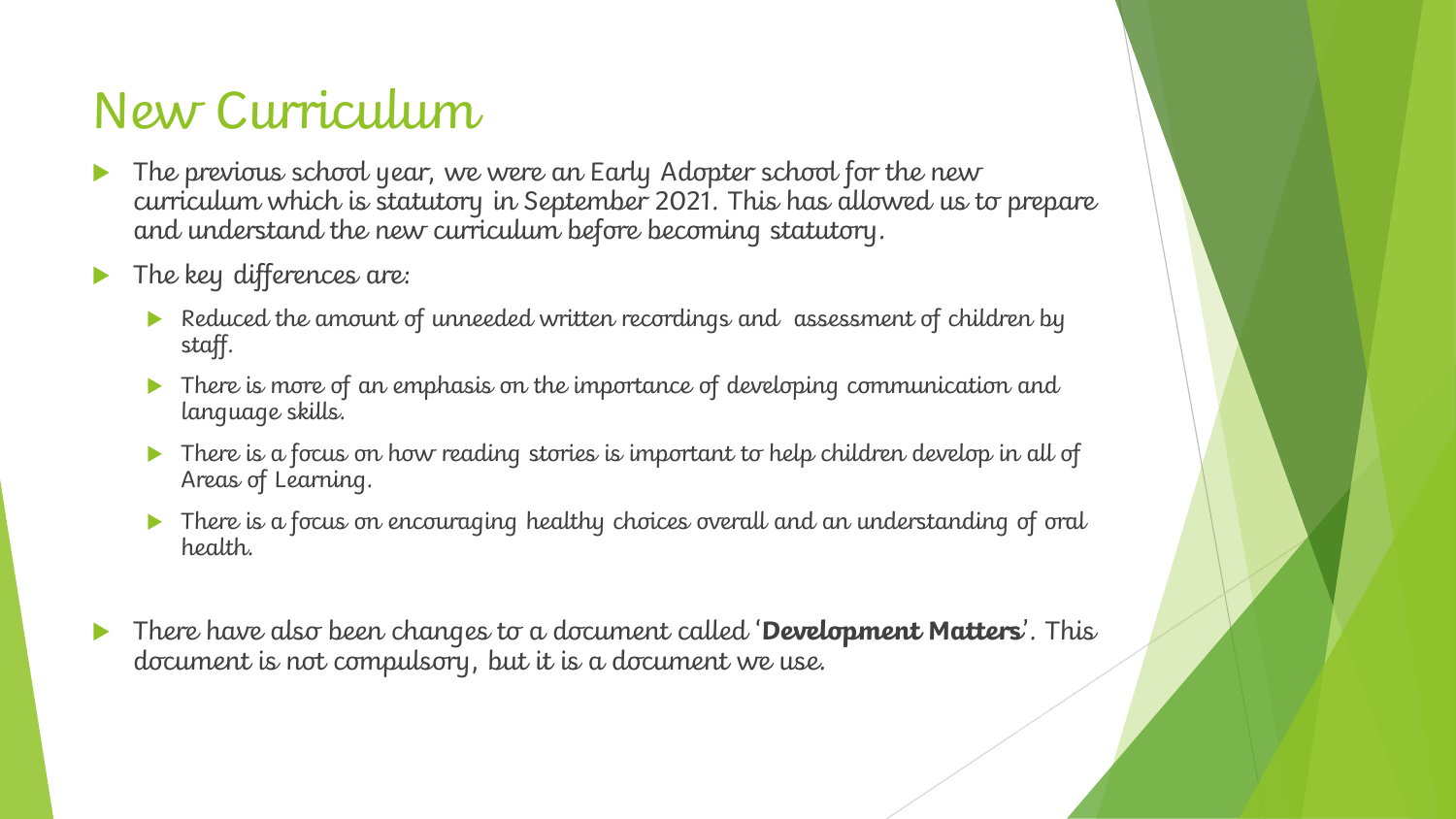#### Baseline

- We have completed the volunteer pilot and Early Adopter in the baseline which is Statutory in September 2021.
- It assess' children in their starting points of language, communication and literacy and mathematics.
- We complete within the first 6 weeks of school starting.
- Completed 1:1
- No more than 15 minutes.
- It will not be used to label or track individual pupils.
- No numerical score will be shared and the data will only be used at the end of year 6 to form the school-level progress measure. However, teachers will receive a series of short, narrative statements that tell them how their pupils performed in the assessment.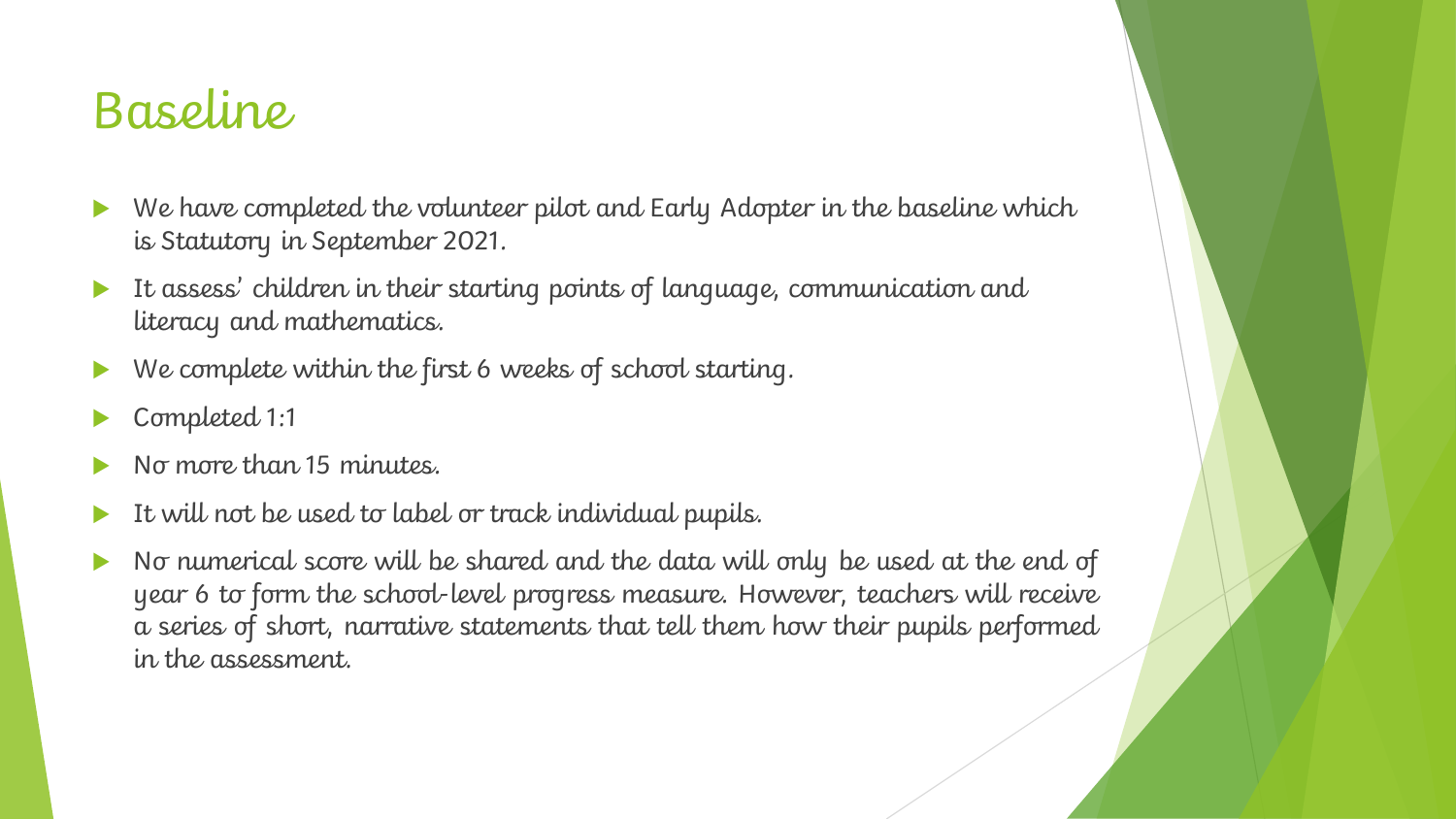#### How Will I Know How My Child Is Doing?

- I am the Key Person for all the children in the class, myself and Mrs Skitt will work in partnership with you, sharing information about your child.
- We have two formal Parent's Evenings over the year and an informal one in the summer term where you are invited into school but don't have attend.
- We will share wow moments on Tapestry.
- If we have any concerns, we will of course discuss these with you and work together with you.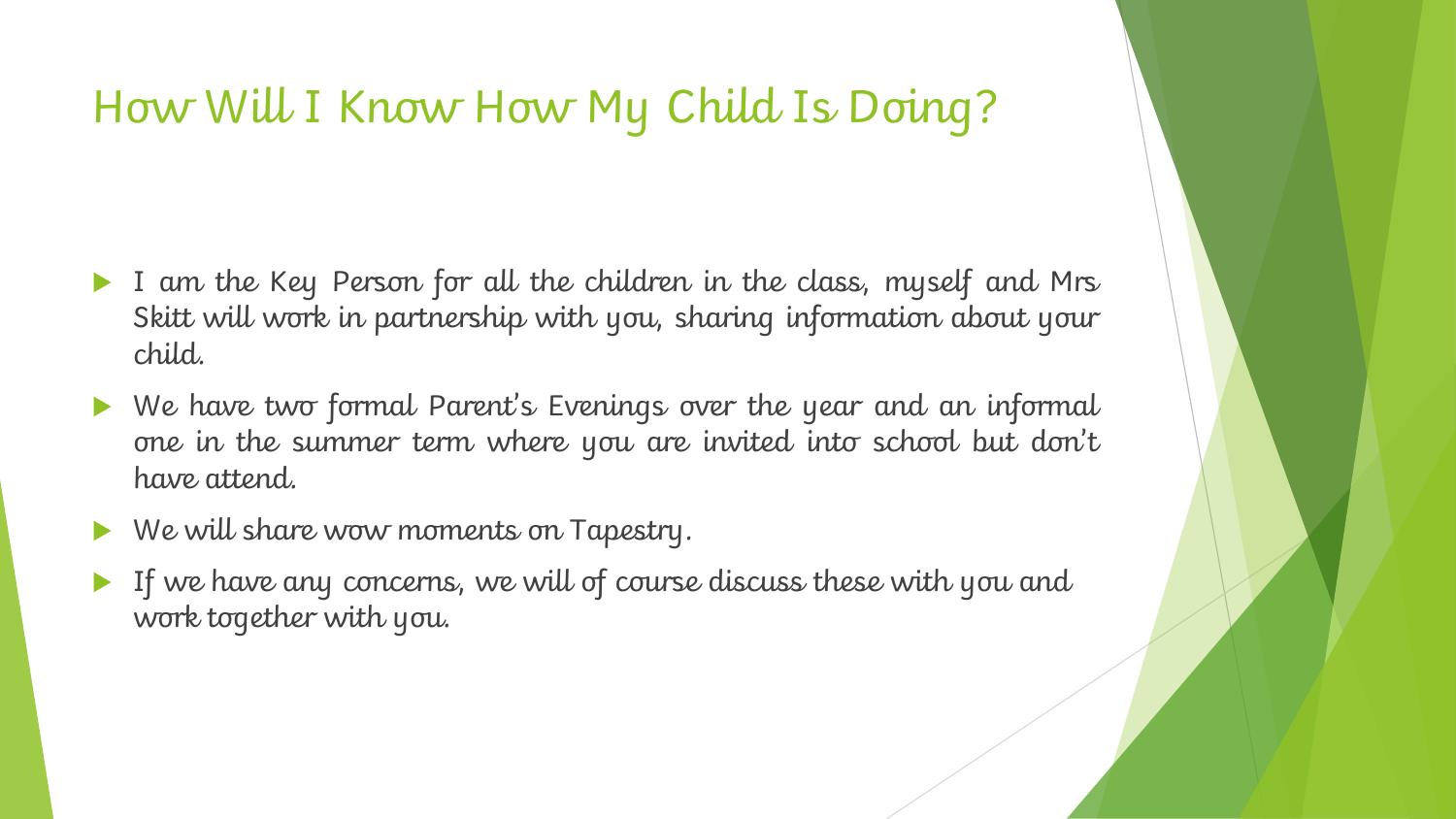## A typical day in Reception

- ▶ 8.45am Children are greeted from the playground. Children come in and get their water bottle out, their snack goes in their drawer, their bag in the box and coat on their peg. Find an activity to play at a table
- $\rightarrow$  9.10am 9.30am *Assembly*
- 9.30am 10:00am Phonics
- Adult led with one group  $a$  day  $-$  Maths
- This year, there is no morning break for Reception in the first term. We will be using this as a 'rolling snack' during our discovery time.
- From 10:00-11:45 discovery time
- 11:45am-12:45pm Lunch time
- 12:45-3:00pm Discovery Time (EAD, UTW, Interventions, readers)
- 3:00- 3.20pm We get bags packed and read our end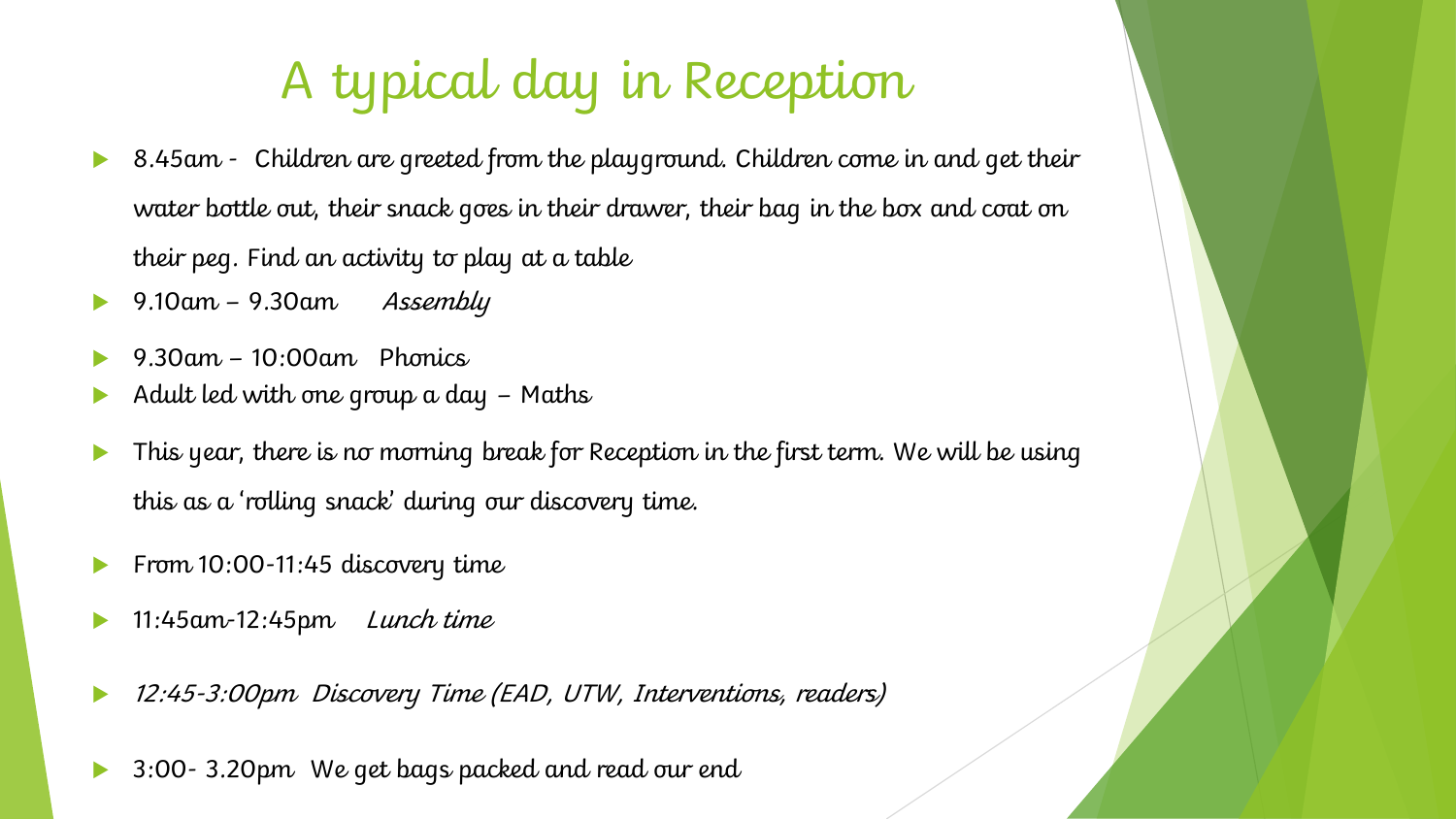# September

- There will be a Group A and Group B.
- $\blacktriangleright$  The school term starts on Thursday 2<sup>nd</sup> September.
- Group A will attend on Thursday 2nd and Friday 3rd September.
- Group B will start on Friday 3rd September at 9:15
- Both groups will be from Monday 6<sup>th</sup> September.

- ▶ Line up on the playground for 8:45. I will collect your child from the playground. Adults are not allowed into school. You must stay with your child until they are collected from the playground and they are unable to play on the trim trail.
- Please contact the office if you child is absent
- Sickness 48 hours after the last bout
- COVID19 Please report absence to school. There is an emergency out of hours number too.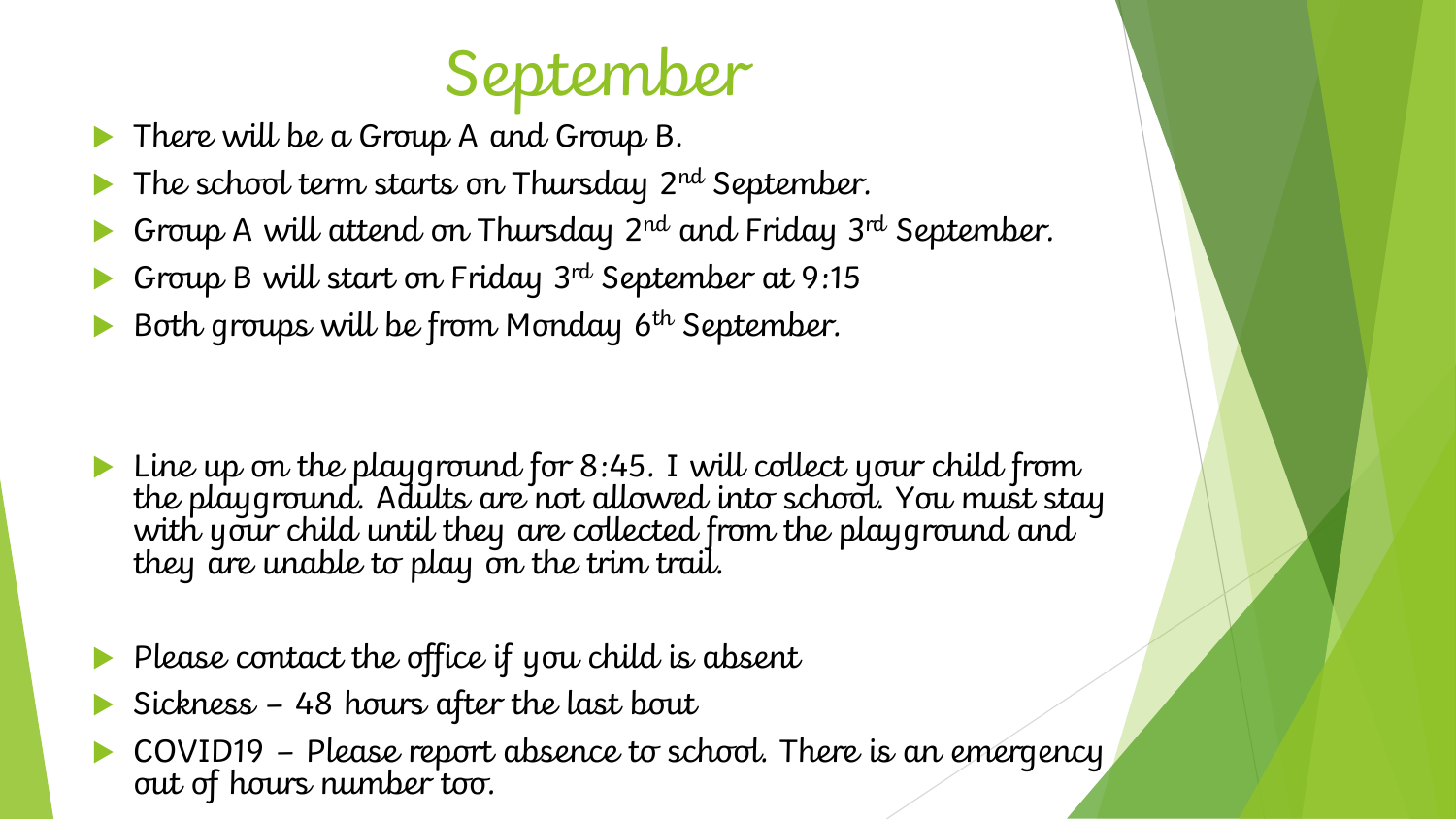## What your child needs?

- School uniform see letter in pack make sure EVERYTHING is named.
- School bag smaller the better; it only has to fit books, healthy snack and water bottle.
	- morning/afternoon snack
	- **Milk**
- $\blacktriangleright$  PE bag include spare pants and socks in a little plastic bag
- We are a nut free school, all snacks and lunches must be nut free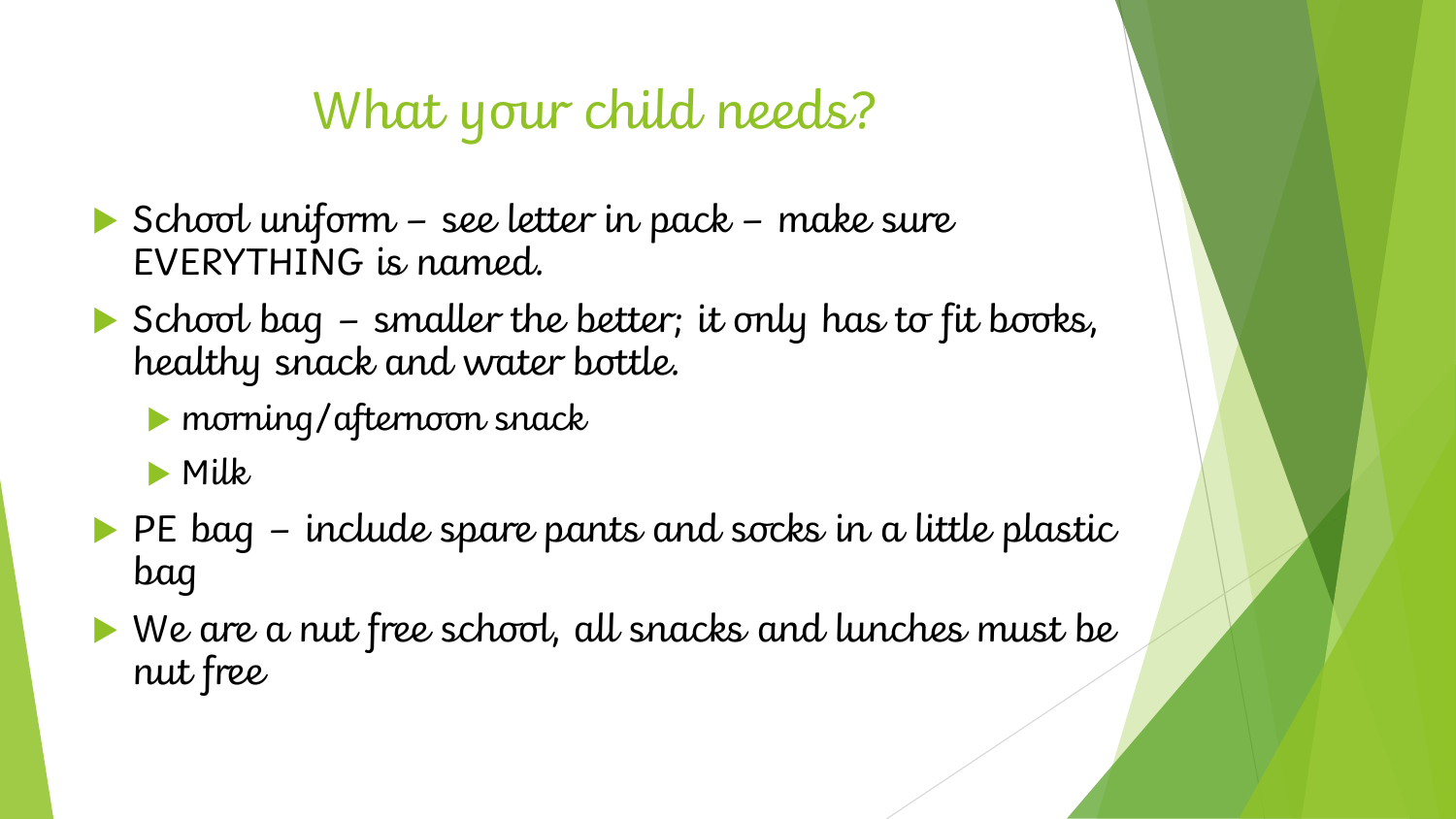#### 'Fun at the Forest'

- $\blacktriangleright$  We will be starting this a few weeks into the term when the children are confident with their surroundings.
- Children will come to school in 'old clothes'.
- They will need wellies these need to be labelled and can be stored at all times in the welly shed.
- $\triangleright$  Children will need waterproofs an all in one suit or a jacket and trousers.
- **Children will need to bring a spare clothes bag, just in case we** always suggest socks!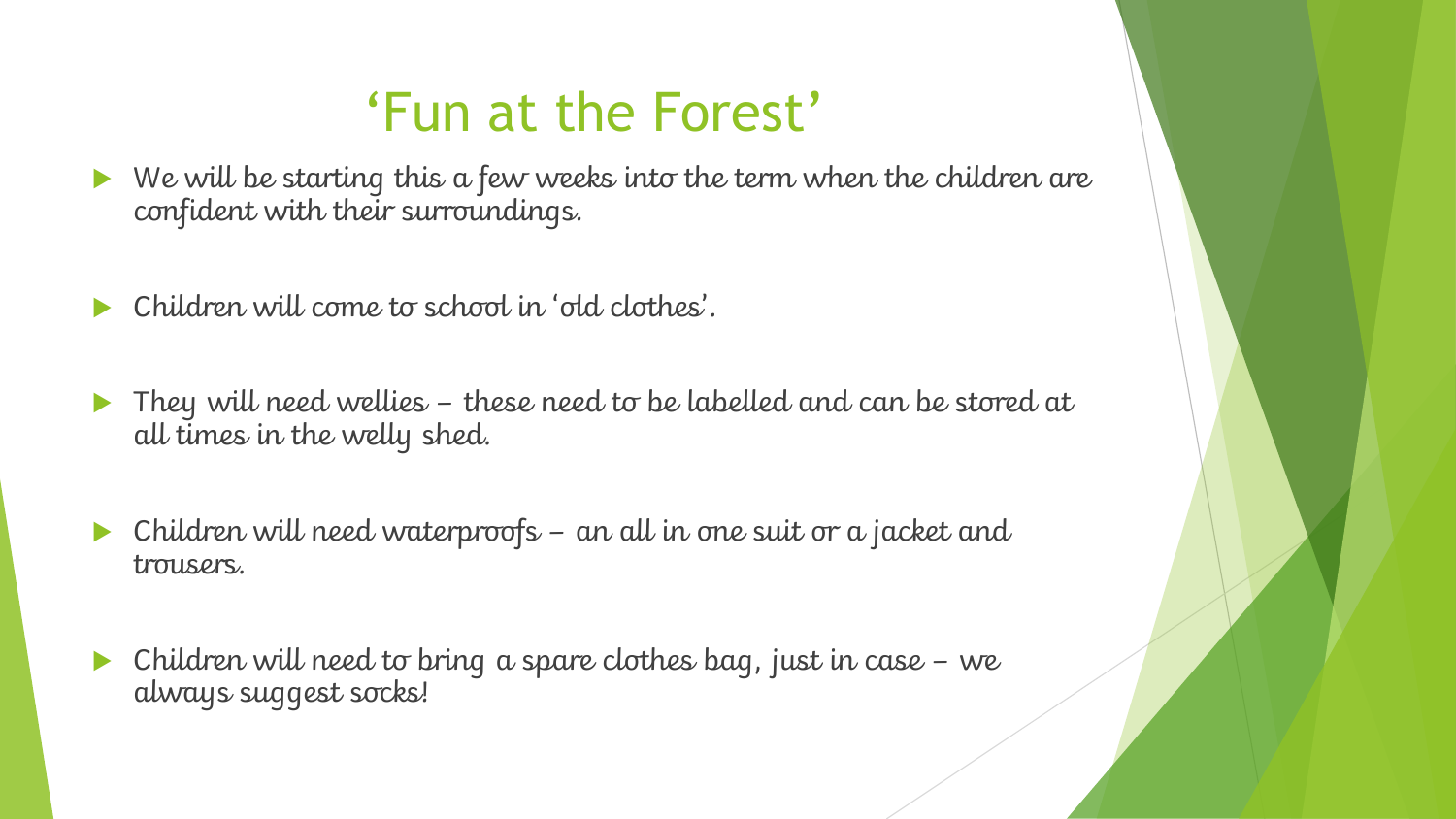#### School Dinners

- School dinners are free until the end of Year 2
- Some families are entitled to free school meals if they receive qualifying benefits – it is important to sign up, even though meals are currently free.
- If you are entitled please sign up with the office as the school receive money for your child.
- Weekly menus and special day menus. Your child will be asked what they would like each day.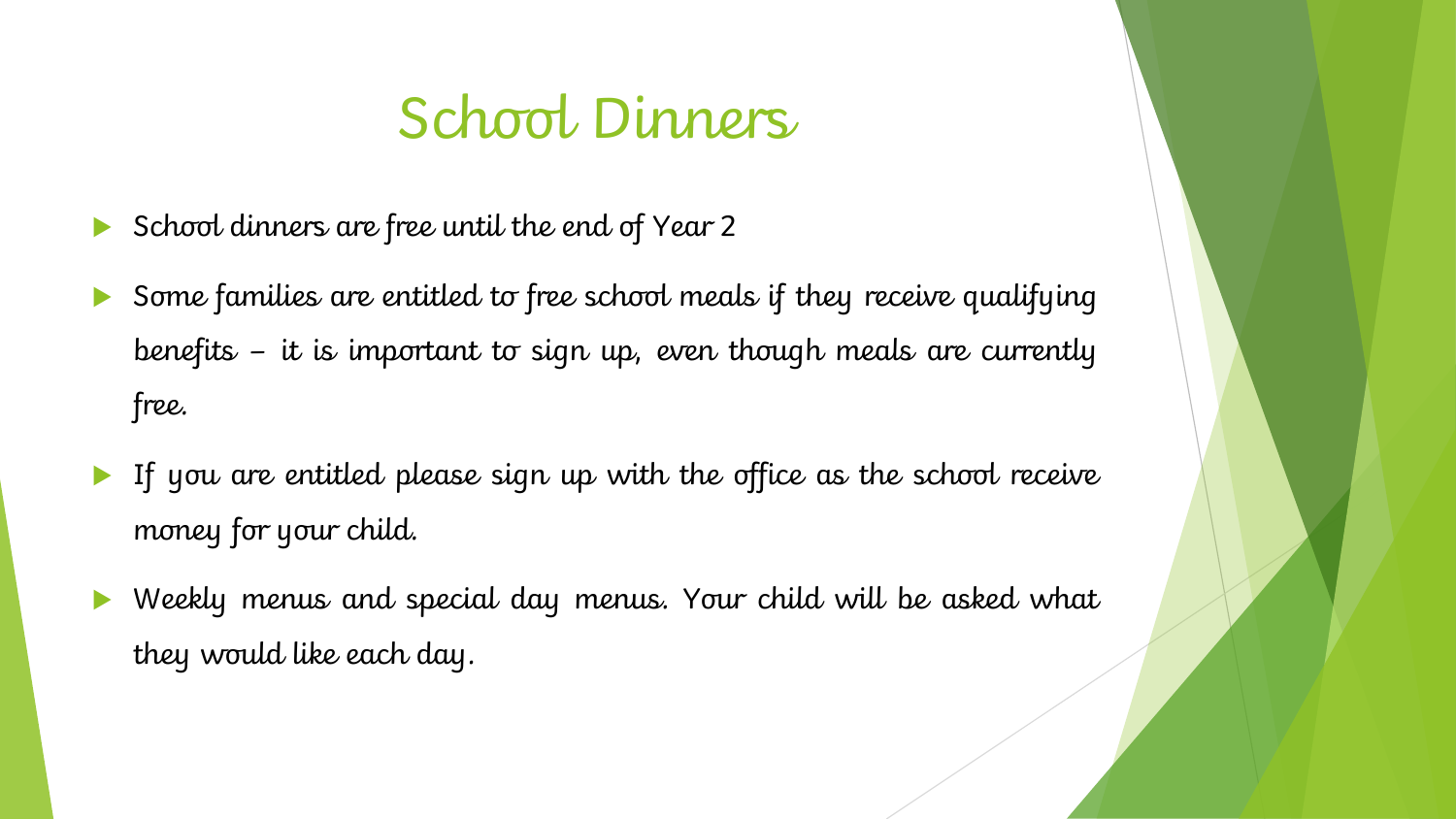#### Homework

#### **Reception:**

- Daily reading 2 pages a day
- **Tricky words**
- Phonics homework book If lost, there is a replacement charge.
- Maths Homework
- Please sign and initial your child's homework.
- Homework will be set by the teacher and sent home on a Friday and should be completed at home and sent back to school by the following Wednesday.
- $\blacktriangleright$  Homework is not set in the week before a school holiday.
- However, children are expected to continue reading at home during these weeks.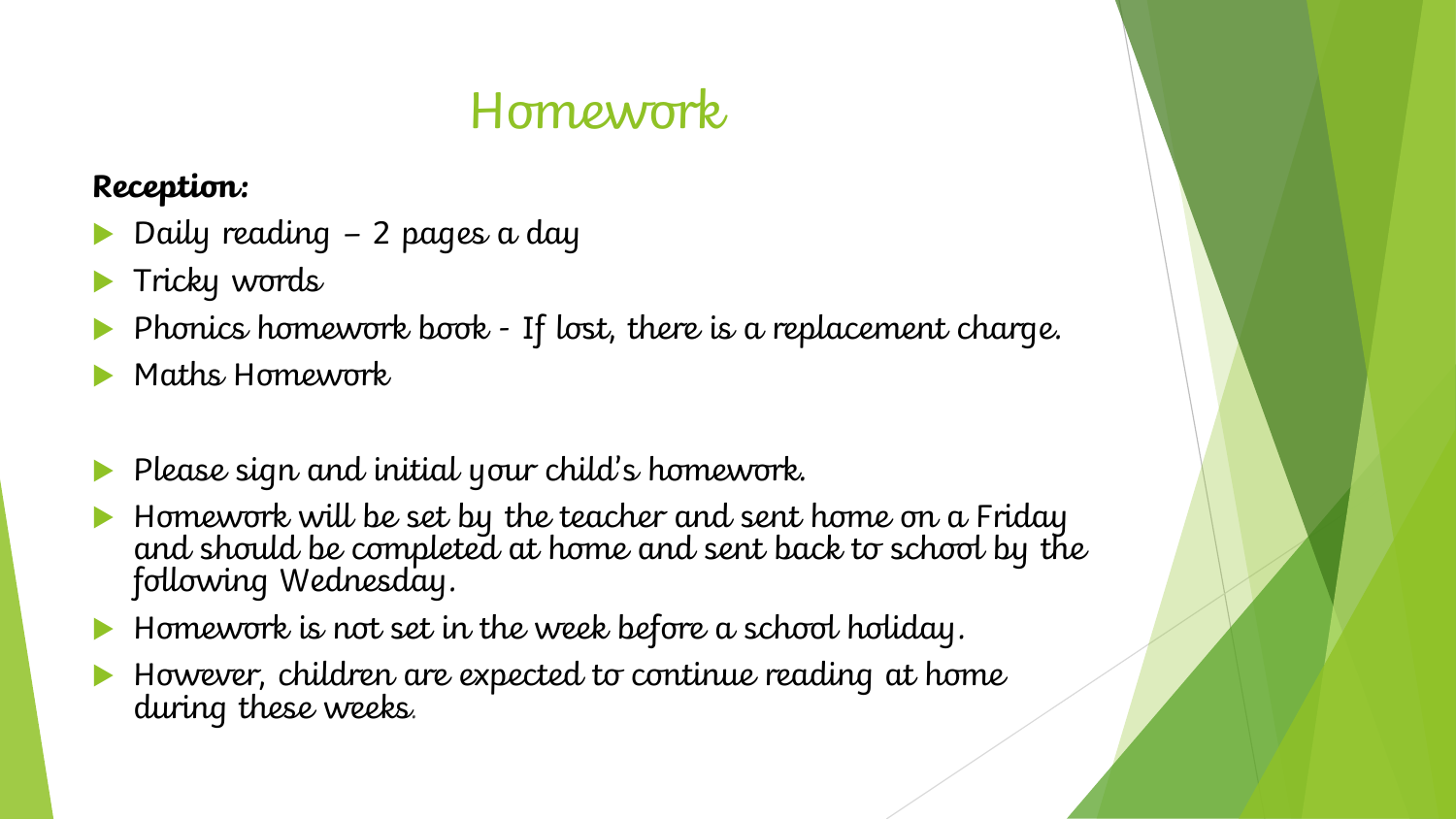## Anything else?

Medical:

- One labelled inhaler needs to be kept in classroom at all times – it is your responsibility (not the teachers) to ensure that the medication is in date.
- If your child is on medication such as antibiotics then the medicine goes to the office not into class.
- Hair must be tied back, no earrings (studs only), no nail varnish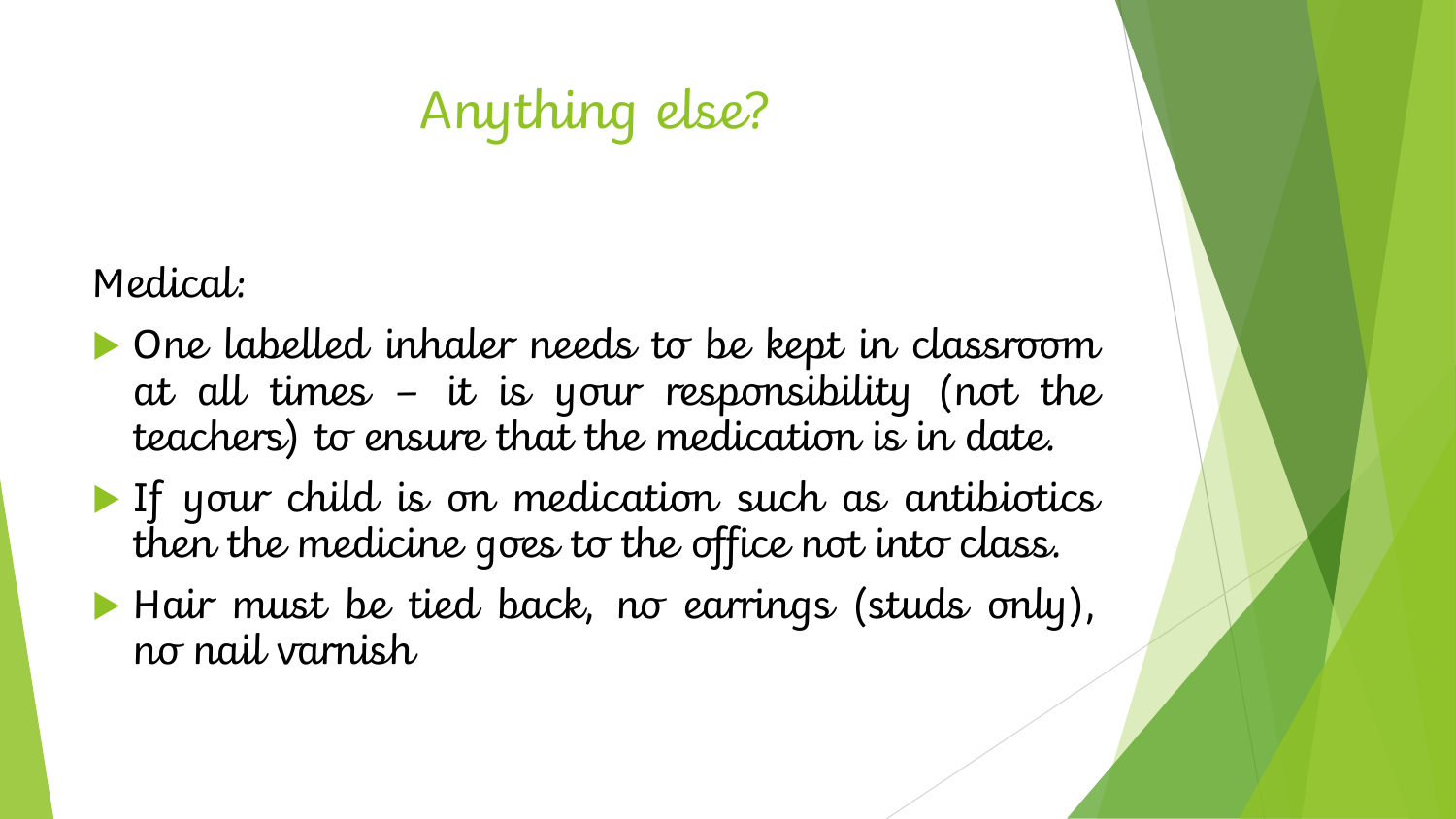## How do we keep you informed?

- Weekly bulletin emailed each Friday
- School website includes curriculum information
- [Reception@SJRC.co.uk](mailto:Reception@SJRC.co.uk) email address
- Tapestry
- Notice board outside office
- PTA notice board
- Parents Evenings
- If unsure about anything, ask at the office

Please sign up to parent mail as this is another way we contact you.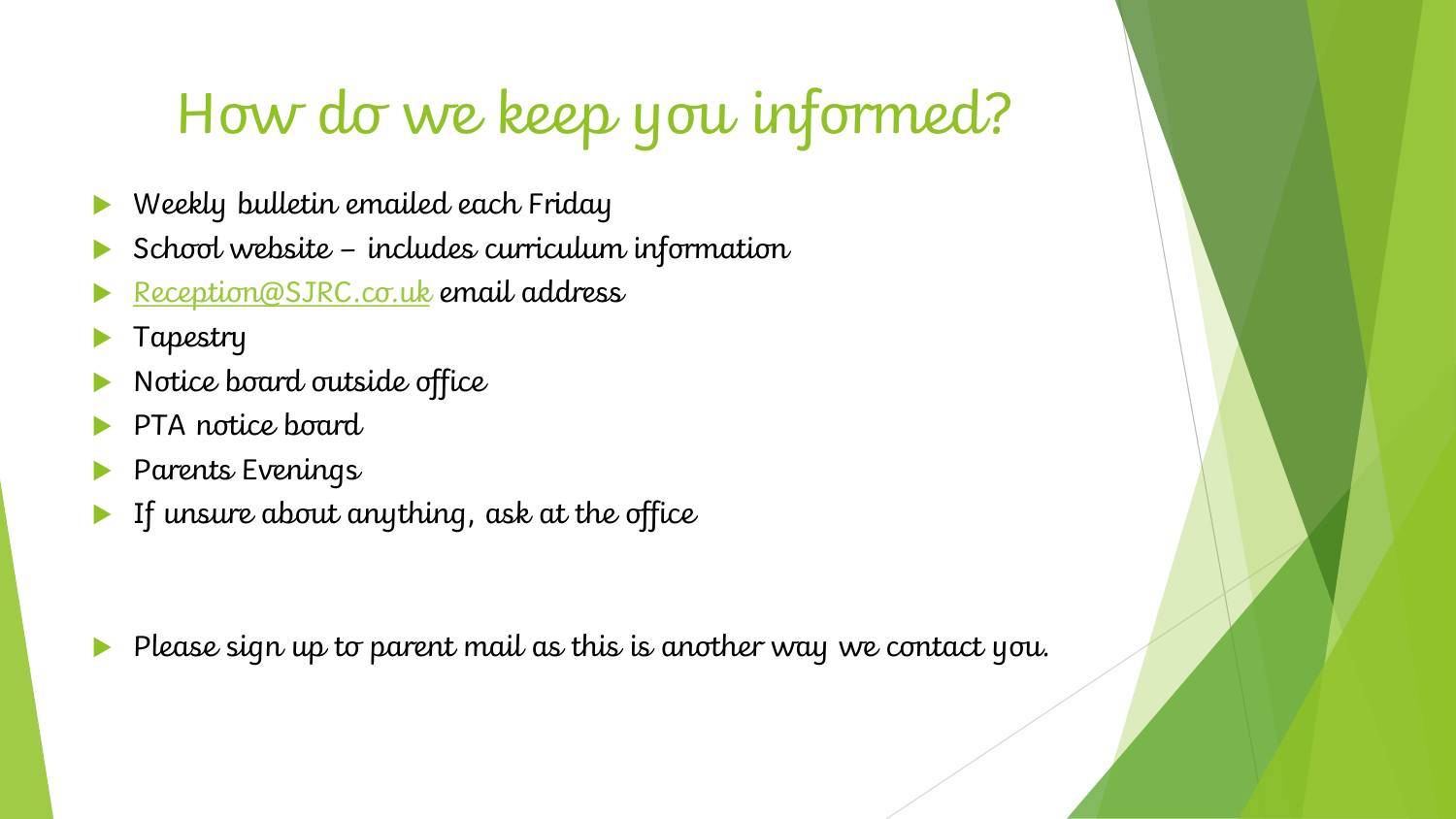#### Breakfast club and Fun club

- $\blacktriangleright$  We also provide an Afternoon Fun Club  $-$  a fun alternative to childcare. It runs from **3:20-5:30pm** and the cost is **£5.00 per session** (drinks and a healthy snack included in the price). Children can be looked after in a fun and safe environment, without having to leave the school building.
- Breakfast club is from 7:30, the cost is £3.50. Your child can have breakfast (there is a wide choice) and children are taken to their classes ready for the bell at the start of the day.
- It can be attended on an ad-hoc basis, as long as we have spaces available.
- ▶ The office send out weekly forms for you to complete if you need breakfast club or 'fun club'.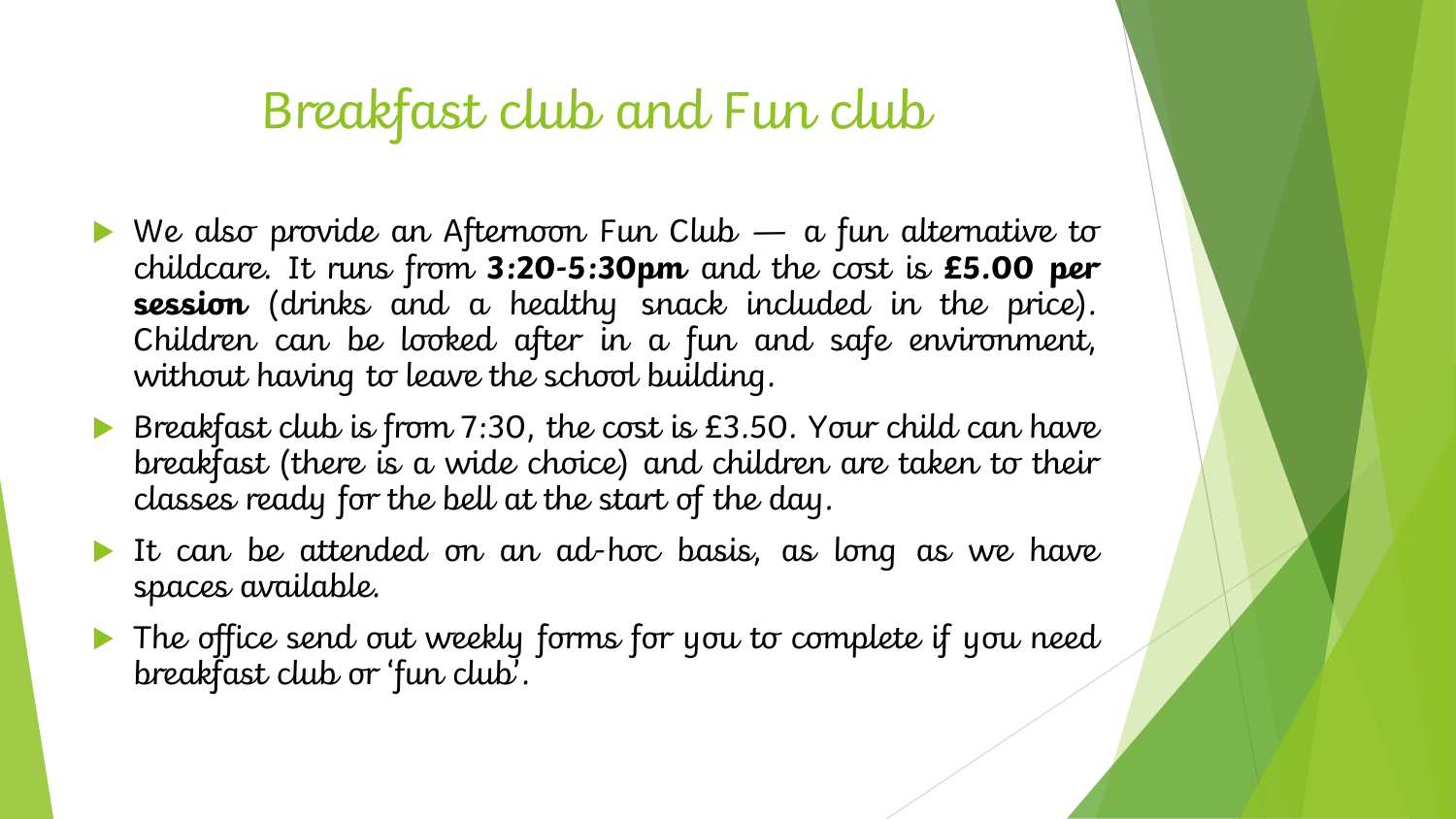#### Welcome Packs

**Please can the office have your welcome** pack in by **Monday 12th July** at the latest. (medical information for September)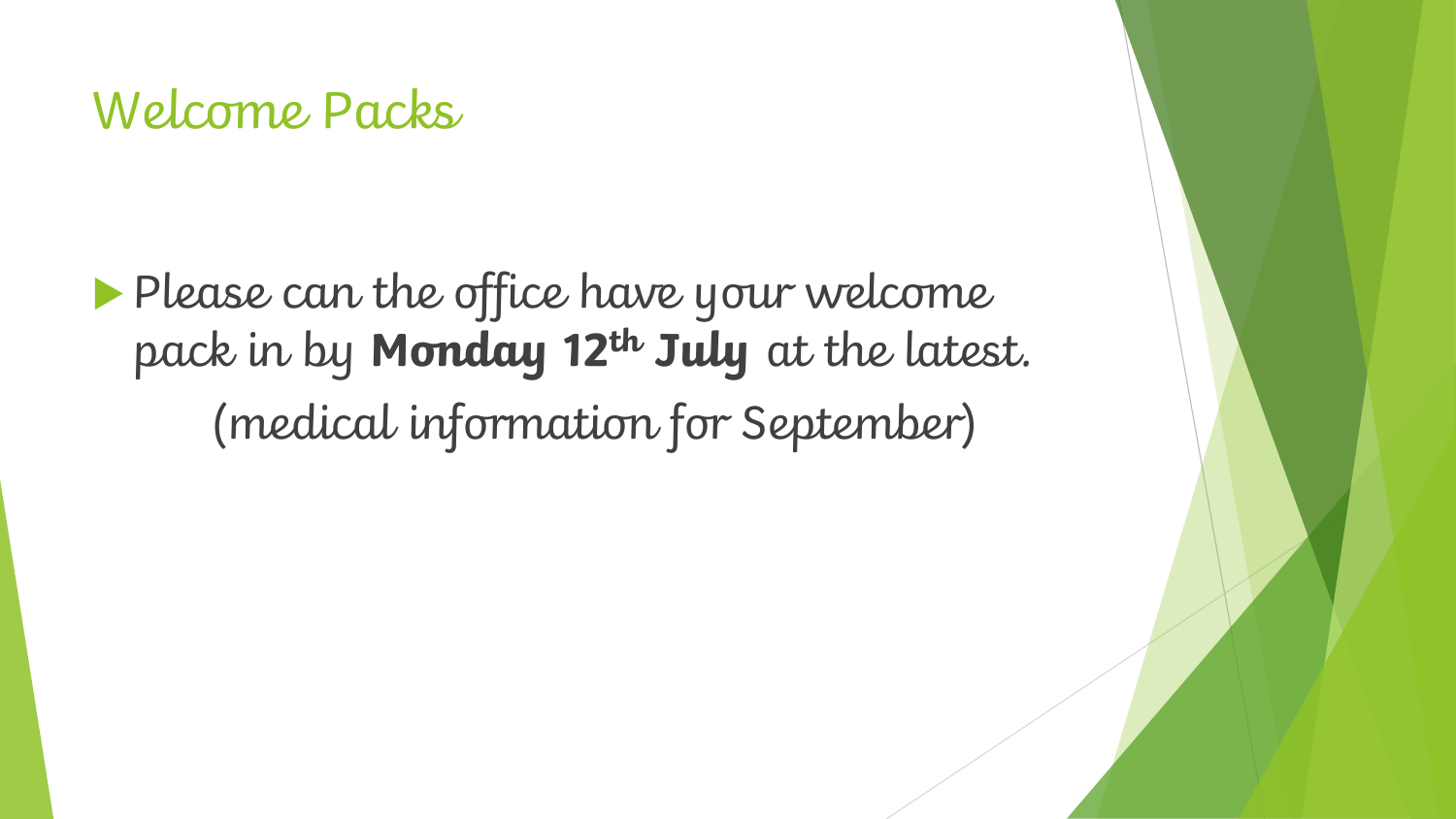